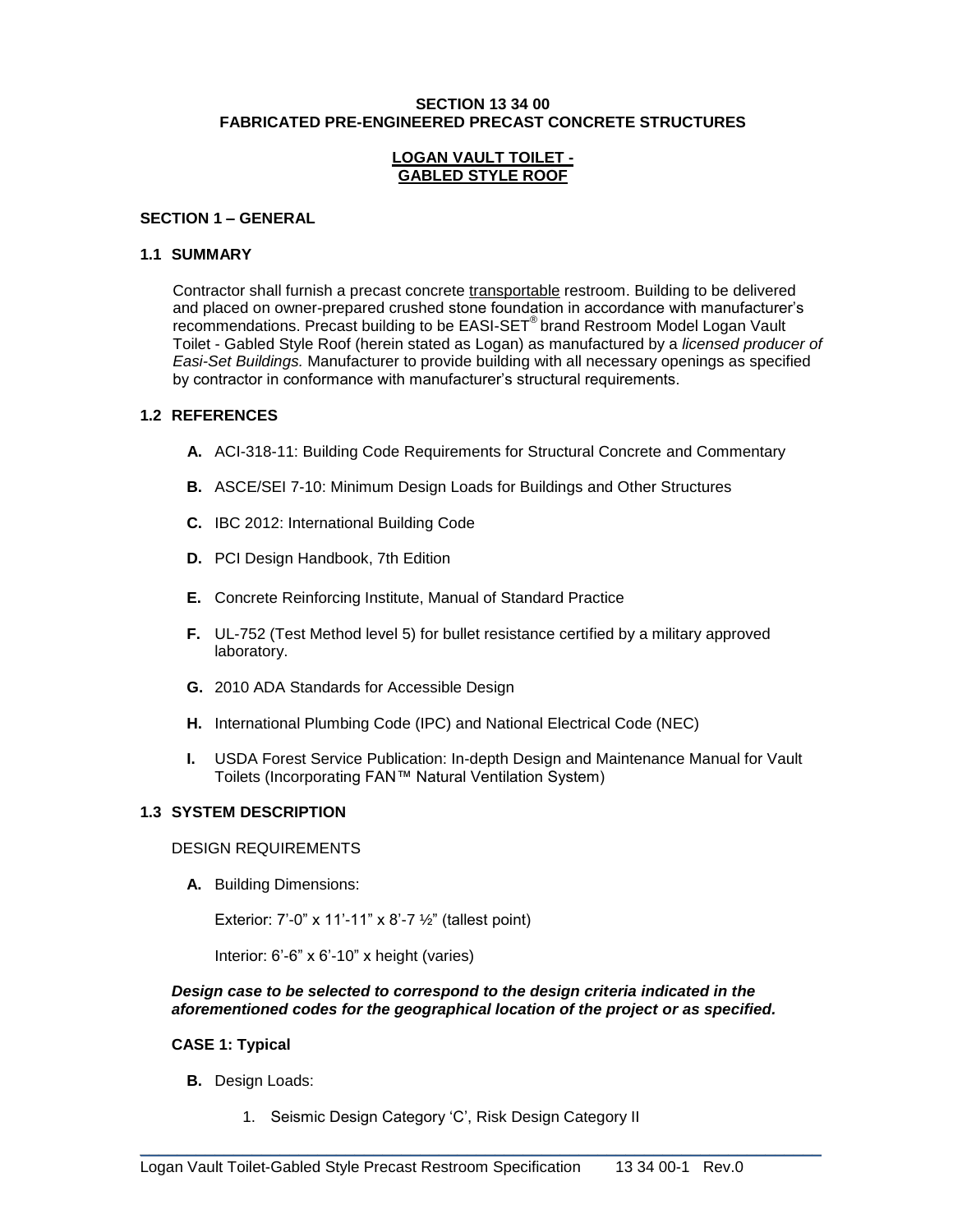- 2. Roof Live Load (Snow) 30 PSF
- 3. Floor Live Load 100 PSF
- 4. Wind Loading\* 115 MPH

\*Design loads relate to precast components only, not accessories (i.e. doors, windows, vents, etc.)

### **CASE 2: Heavy**

- **C.** Design Loads:
	- 1. Seismic Design Category 'D', Risk Design Category III
	- 2. Roof Live Load (Snow) 150 PSF
	- 3. Floor Live Load 150 PSF
	- 4. Standard Wind Loading\* 165 MPH

\*Design loads relate to precast components only, not accessories (i.e. doors, windows, vents, etc.)

- **D.** Roof: Gabled style roof. Roof panels shall overhang on all sides to prevent water intrusion. The pitch of the roof shall be 3/12. The roof standard finish is a simulated cedar shake. Other finishes are available.
- **E.** Roof panels, floor, and wall panels must each be produced as single component monolithic panels. No floor or vertical wall joints will be allowed, except at perimeter interfaces, corners and partitions. Wall panels shall be set on top of floor panel.
- **F.** Wall-to-Floor interior surface joints along the perimeter of each restroom and partitions (if precast) must contain the locked-in, easy clean-out radius coving. The 3/8" (recessed) x 2" cove must be continuous around the interior of the restroom and along the sides of any precast partitions. Apply 5,000 PSI (minimum) non-shrink, non-metallic grout to the cove, finishing the grout to form a flush 1" minimum radius.

# **1.4 SUBMITTALS**

- **A.** Engineering calculations designed and sealed by a professional engineer, licensed to practice in the state where the project is located, shall be submitted for approval.
- **B.** Manufacturers' product literature shall be provided for all plumbing, electrical and miscellaneous installed fixtures demonstrating compliance with these specifications

# **1.5 QUALITY ASSURANCE**

- **A.** The precast concrete building producer shall be a plant-certified member of either the National Precast Concrete Association (NPCA), The Precast/Prestressed Concrete Institute (PCI), or equal.
- **B.** The precast concrete building producer shall demonstrate product knowledge and must have a minimum of 5 years experience manufacturing and setting precast concrete.
- **C.** The manufacturer must be a licensed producer of Easi-Set Buildings.
- **D.** No alternate building designs to the pre-engineered EASI-SET**®** building will be allowed unless pre-approved by the owner 10 days prior to the bid date.

\_\_\_\_\_\_\_\_\_\_\_\_\_\_\_\_\_\_\_\_\_\_\_\_\_\_\_\_\_\_\_\_\_\_\_\_\_\_\_\_\_\_\_\_\_\_\_\_\_\_\_\_\_\_\_\_\_\_\_\_\_\_\_\_\_\_\_\_\_\_\_\_\_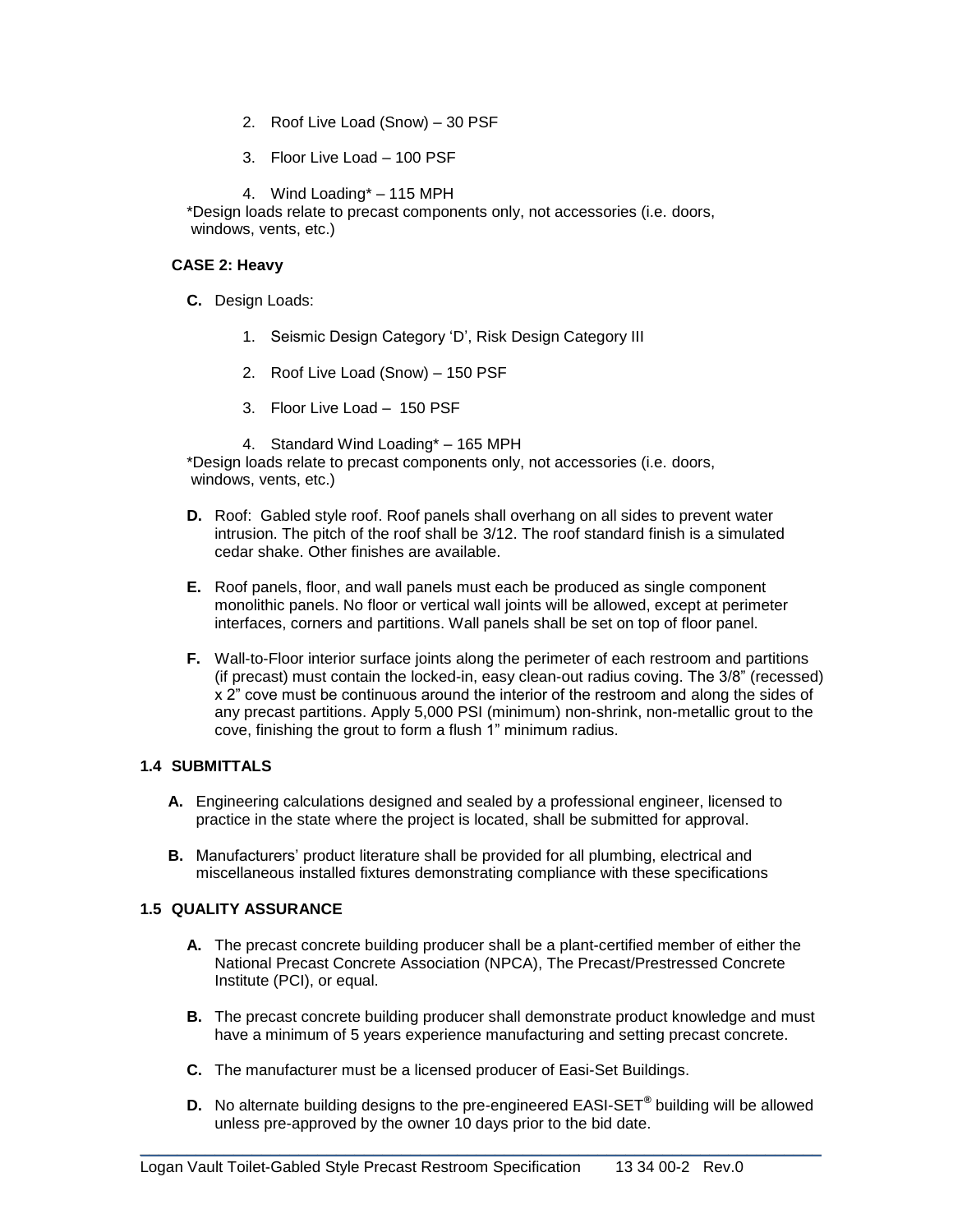# **SECTION 2 – PRODUCTS**

### **2.1 MATERIALS**

- **A.** Concrete: Steel-reinforced, 5000 PSI minimum 28-day compressive strength, airentrained (ASTM C260).
- **B.** Reinforcing Steel: ASTM A615, grade 60 unless otherwise specified. Welded wire fabric: ASTM 185, Grade 65
- **C.** Post-tensioning Strand: 41K Polystrand CP50, ½" 270 KSI Seven-Wire strand, enclosed within a greased plastic sheath (ASTM A416). Each Roof and floor shall be posttensioned by a proprietary, second generation design using a single, continuous tendon. Said tendon is placed in the concrete slab to form a perimeter loop starting from one corner of the slab to a point where the cable entered the slab. The tendon then turns 90 degrees and follows the cable member(s) in the periphery to a point midway along the "X" axis of the concrete building panel and then turns 90 degrees along the "Y" axis of the concrete building panel. This bisects the concrete building panel and crosses the opposite parallel portion of the cable member and exits from an adjacent side of the concrete building panel. This creates a cable pattern with no less than 2.5 parallel cables in any direction. To ensure a watertight design, no alternate methods shall be substituted for the post-tensioning.
- **D.** Sealant: All joints between panels shall be caulked along the exterior and interior surface of the joints. Exterior sealant shall be DOW CORNING 790 silicone sealant or equal. Interior sealant shall be SIKAFLEX-1A elastic sealant (paintable) or equal. Exterior caulk reveals to be 3/8"x 3/4" deep so that sides of the joint are parallel for proper caulk adhesion. Back of the joint to be taped with bond breaking tape to ensure adhesion of caulk to parallel sides of joint and not the back.
- **E.** Panel Connections: All panels shall be securely fastened together utilizing cast-in stainless steel embeds and welding. All welding shall be done in conformance with AWS, Structural Welding Code latest revision. Steel is to be of structural quality, hotrolled carbon complying with ASTM A304. No floating-in of connection plates shall be allowed.

### **F. Stain and Paint:**

- *a.* Interior concrete surfaces
	- *i.* Interior floors will be a two component, water based polyamide epoxy floor coating (gray, unless otherwise specified). Approved manufacturers: Sherwin Williams (Floor-Plex 7100), Armorpoxy or equal.
	- *ii.* Interior walls and ceilings will be a pre-catalyzed water based epoxy. Approved manufacturers: Sherwin Williams or equal.
- *b.* Exterior concrete surfaces
	- *i.* Exterior slab top surface (if selected) will be a two component, polyamide epoxy floor coating (gray, unless otherwise specified). Approved manufacturers: Sherwin Williams, Armorpoxy or equal.
	- *ii.* Exterior walls and roof will be a water-based acrylic, water-repellent penetrating stain. Approved manufacturers: United Coatings (Canyon Tone Stain), Sherwin Williams (H&C Concrete stain) or equal
	- *iii.* Clear Acrylic anti-graffiti sealer (if selected)

\_\_\_\_\_\_\_\_\_\_\_\_\_\_\_\_\_\_\_\_\_\_\_\_\_\_\_\_\_\_\_\_\_\_\_\_\_\_\_\_\_\_\_\_\_\_\_\_\_\_\_\_\_\_\_\_\_\_\_\_\_\_\_\_\_\_\_\_\_\_\_\_\_

# **2.2 ACCESSORIES AND FIXTURES**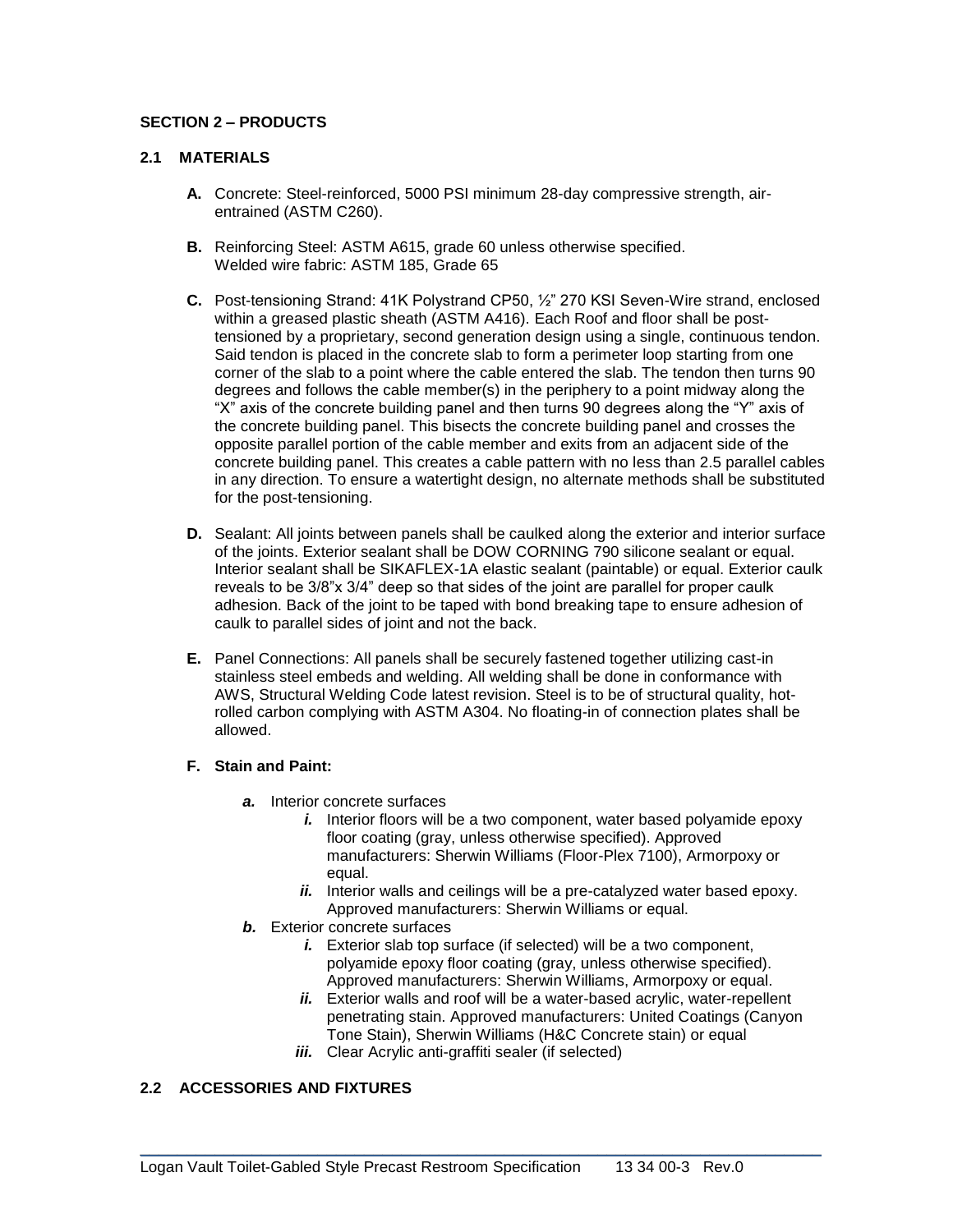- **A. Doors and Frames**: Shall comply with Steel Door Institute "Recommended Specifications for Standard Steel Doors and Frames" (SDI-100) and as herein specified. All door and frame galvanizing shall be in accordance with ASTM A924 and A653, minimum coating thickness shall be A60.
	- 1. The buildings shall be equipped with 3'-0" x 6'-8" x 1-3/4" thick insulated, 18 gauge, metal doors with 16-gauge frames (to meet wall thickness). Doors shall have a flush top cap. Doors and frames shall be factory bonderized and painted with one coat of rust-inhibitive primer and one finish-coat of enamel paint; color to be BOLT BROWN unless otherwise specified.
	- 2. Doors and frames shall meet SDI standard Level 2, 1¾" heavy duty. *Approved manufacturers: Republic, Steelcraft, Ceco, Black Mountain, Pioneer, Curries, Mesker, MPI, Door components or equal Approved distributor: Integrated Entry Systems*

# **B. Door Hardware**:

**1. Cylindrical Lock**: Commercial grade, shall meet requirements of ANSI A156.2, series 4000, UL listed and ADA approved. Zinc dichromate chassis with cast solid zinc levers to resist corrosion. Furnish locks with 6-pin solid brass keyway. Exterior locks and unlocks by key, interior push button lock, released when lever is turned. Manufacturer shall provide a limited lifetime warranty on this product. *Approved manufacturers: Design Hardware, or equal*

**2. Hinges**: Self-Closing (spring) Hinges. Shall comply with ANSI A156.17 Grade 1 self closing hinges (3 per door). Hinges shall be Stainless Steel Grade 304 (ANSI K81071F) US32D brushed satin finish. Manufacturer shall provide a lifetime limited warranty. *Approved manufacturers: Design Hardware, or equal*

**3. Door Sweep**: Nylon brush door sweep, ANSI/BHMA certified. Sweeps shall have an integral drip edge to repel water from base of door. Sweeps shall be approved for UL 10C positive pressure and suitable for use with fire doors up to three hours. *Approved manufacturers: National Guard Products or equal*

**4. Drip Cap**: Aluminum drip cap with minimum projection of 2 ½" shall be furnished. *Approved Manufacturers: Design Hardware, National Guard Products, or equal*

**5. Door Stop**: ANSI 156.16 approved wall mounted door stop with keeper constructed of a corrosion resistant cast brass material. Finish US26D (626) brushed chrome finish. *Approved manufacturers: Don-Jo, Rockwood, or equal*

- **C. Wall Vent:** Wall vents will be extruded aluminum, minimum thickness of .125", 6063-T5 alloy. Vents to be supplied with aluminum mesh insect screen and 204-R1 clear anodized finish. Approved manufactures: Sunvent Industries or equal.
- **D. Signs:** Signs to have braille, characters, and pictograms to meet ADA requirements.
- **E. Windows:** Frames shall be constructed from stainless steel. Window glazing will be ¼" translucent Lexan.
- **F. Grab Bars:** Stainless steel tubing, 18 gauge, type 304 stainless steel, mounted 1-1/2 inches from wall. Approved manufacturers: Bobrick or equal.
- **G. Toilet Paper Dispenser:** Dispenser will be constructed of 3/16" to 1/4" thick 304 stainless steel. Dispenser will be capable of holding three (3) standard rolls of toilet paper. Approved manufacturers: Aslin Industries, Bobrick or equal.

\_\_\_\_\_\_\_\_\_\_\_\_\_\_\_\_\_\_\_\_\_\_\_\_\_\_\_\_\_\_\_\_\_\_\_\_\_\_\_\_\_\_\_\_\_\_\_\_\_\_\_\_\_\_\_\_\_\_\_\_\_\_\_\_\_\_\_\_\_\_\_\_\_

**H. Plumbing:**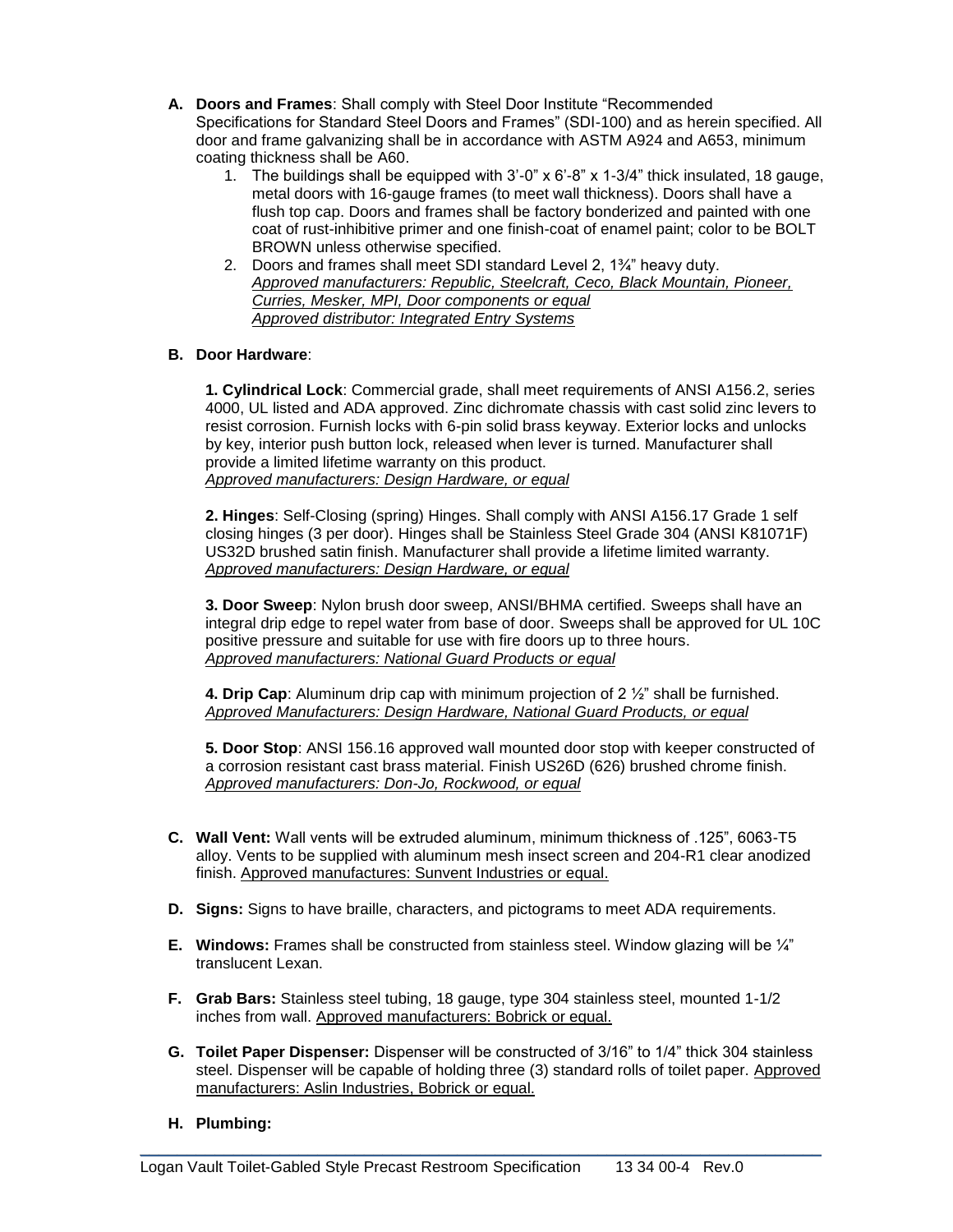- *1.* Waterless Toilet: ADA compliant, 18 gauge type 304 stainless steel riser with seat cover
- **I. Vault Cleanout Cover:** Aluminum hatch, rated for a 300 psf pedestrian load. Cover to be hinged with a staple for padlock and a hold open arm to prevent closing. OR if required, cleanout cover frames will be constructed from steel. Plate for vault cleanout cover will be  $\frac{1}{4}$ " thick diamond plate steel. Lid will be hinged and configured so that it can be locked with a padlock. A gasket will be provided around the perimeter of the lid to provide an airtight seal.
- **J. Vent Stack:** Vent stack to be 12" (nominal) diameter High-Density Polyethylene Pipe.
- **K. Vault Liner:** Inside of vault tank to be lined with a water based acrylic coating (Conseal CS-55) or equal, applied per manufacturers specifications. Optional drop-in or cast-in high performance reinforced geomembrane liner is available.

# **2.3 Finishes**

- **A. Interior of Building**: Smooth form finish on all interior panel surfaces unless exterior finish is produced using a form liner, then smooth hand-troweled finish.
- **B. Exterior of Building (standard)**: Barn board finish on all exterior wall surfaces with a simulated cedar shake roof finish.
- **C. Exterior of Building (Option #1)**: Architectural precast concrete brick finish: Finish must be imprinted in top face of panel while in form using an open grid impression tool similar to EASI-BRICK**®** . Finished brick size shall be 2 3/8" x 7 5/8" with vertical steel float or light broom finish. Joints between each brick must be 3/8" wide x 3/8" deep. Back of joint shall be concave to simulate a hand-tooled joint.
- **D. Exterior of Building (Option #2):** Additional finishes for walls and roof are available and will vary by local producer.

### **SECTION 3 – EXECUTION**

### **3.1 SITE PREPARATION** (**MANUFACTURER'S RECOMMENDATION**)

Work under this section relates to placement of the restroom building by the Easi-Set licensed producer on the vaults placed in a customer-prepared site.

- **A.** All material, methods of construction, and testing & inspection shall conform to the applicable requirements of the codes and standards listed in the project specifications.
- **B.** Stone shall be a minimum of 4" thick and down to firm subgrade. The vertical soil capacity under stone shall be compacted to have minimum bearing of 1,500 pounds per square foot. Stone shall be 3/8" or smaller followed by a course or topping of fines for final grading and compaction purposes as needed. Elevations and levelness of the prepared stone base shall be within  $\frac{1}{4}$ " in all directions.
- **C.** Provide positive drainage around the building.
- **D.** Provide Butyl Sealant between the vault and building floor.

### **3.2 SITE ACCESS**

Contractor must provide a level, unobstructed area large enough for a crane and a tractortrailer to park adjacent to the pad. Crane must be able to place outriggers within 5'-0" of edge of pad; truck and crane must be able to get side-by-side under their own power. No overhead

\_\_\_\_\_\_\_\_\_\_\_\_\_\_\_\_\_\_\_\_\_\_\_\_\_\_\_\_\_\_\_\_\_\_\_\_\_\_\_\_\_\_\_\_\_\_\_\_\_\_\_\_\_\_\_\_\_\_\_\_\_\_\_\_\_\_\_\_\_\_\_\_\_